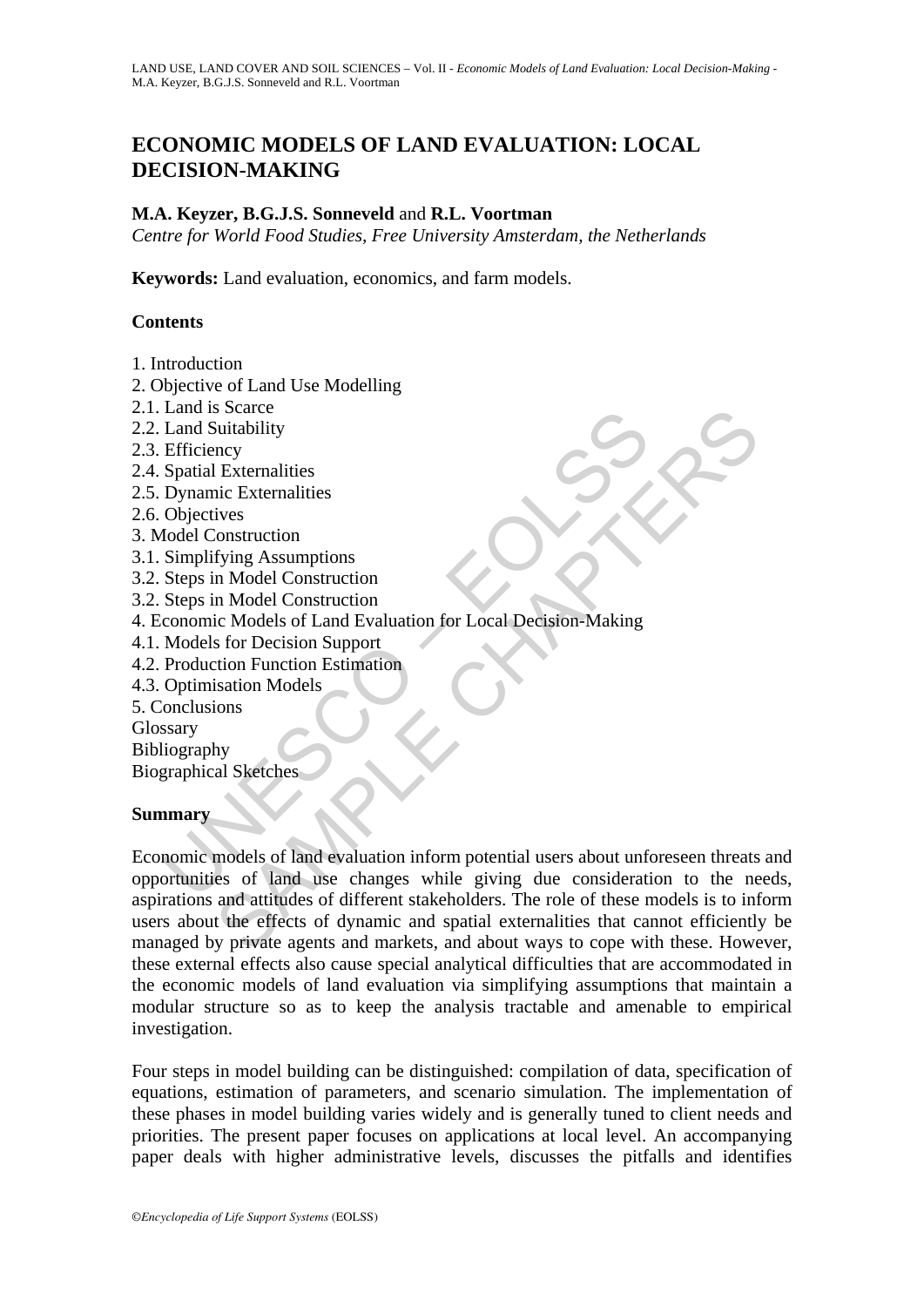challenges for future research.

#### **1. Introduction**

Economic models of land evaluation differ vastly in subject matter, approaches, methodologies and degree of mathematical formalization, but all aim to support the land use planning process of private organizations and public institutions, such as a farmers association or local government. However, it appears that many of the models described in the literature were developed in relative autonomy, to address specific methodological issues but without clear reference to any user or planner. Hence, the main goal for a review of this class of models is to assess whether their structure and empirical validation are adequate for the intended purpose.

Since the client is supposed to play a key role in formulating the objective of land evaluation, user categories can be considered as the guiding principle for the discussion. Hence, four classes of users can be distinguished: a) farmer and local communities, b) watershed authorities c) regional authorities and national governments and, d) the global community.

uation, user categories can be considered as the guiding principle<br>ce, four classes of users can be considered as the guiding principle<br>ce, four classes of users can be distinguished: a) farmer and loc-<br>rshed authorities c user categories can be considered as the guiding principle for the discusses user categories can be considered as the guiding principle for the discusses of users can be distinguished: a) farmer and local communities c) re The models are discussed in two different papers. The first discusses the general considerations of economic models in land use planning and emphasizes their role at the local or farm scale. A second paper discusses their application at watershed level, regional and global scale and identifies the pitfalls and methodological challenges for future research. The main reason for maintaining this subdivision is that at higher scales the availability and spatial resolution of the data poses problems that do not arise at local or farm level. Farmer communities commission evaluations for their area where collected data on prevailing natural conditions and households can be identified for the same geographical units. The studies apply basically biophysical models while the results consist of practical recommendations, say, with respect to the fertilizer application, the viability of the introduction of a new crop variety, or the impact of soil conservation measures.

The present paper proceeds as follows. Section 2 discusses the embedding of economic models of land evaluation within the wider field of land use planning. Section 3 reviews the main steps in model construction. In section 4 applications at local or farm levels are considered.

#### **2. Objective of Land Use Modelling**

#### **2.1. Land is Scarce**

The basic problem of land use planning is to deal with the scarcity of land. Physical space is needed to accommodate human settlements, and the infrastructure joining them, the land to produce food, fibre and fuel, and to locate the factories. Space is also needed for recreation and to maintain a certain degree of biodiversity.

World wide the pressure on land is mounting. As described by Alexandratos this is largely due to the persistent growth in population and per capita incomes and the associated rise in demand for meat and fodder products, jointly with ongoing land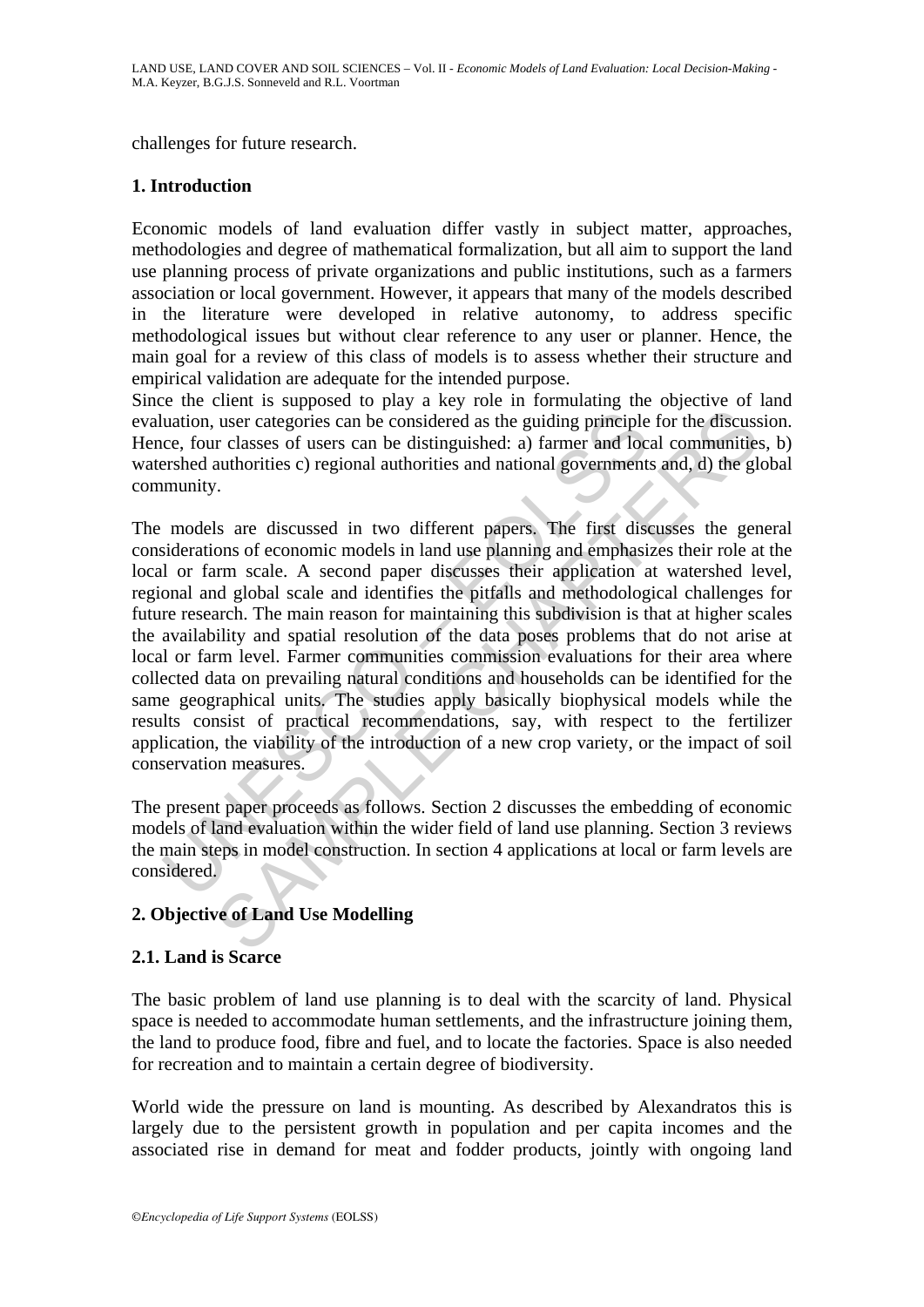degradation and deforestation. For agriculture, technological change may bring some relief, through higher crop yields and improved input efficiency. However, expansion of agricultural land without initiating severe repercussions on the environment has only limited possibilities. Furthermore, the various stakeholders tend to have widely differing views on what the most desirable pattern of land occupation would be. Land use planning has to take stock of these competing uses and to provide tools and insights that help resolve the ensuing conflicts.

Within this setting, economic models for land evaluation specifically offer tools that focus on the uses for agriculture, forestry and recreation.

## **2.2. Land Suitability**

Clearly, it is not only the physical surface that matters in land evaluation. Land appears in a great variety of forms that define its suitability for particular purposes. For instance, mountainous areas may provide attractive scenery to some and therefore satisfy recreational needs, while the steep slope angles and the shallow and stony soils make the land unsuitable for cultivation of crops.

Lowland humid tropical areas are less suited for maize cultivation, because humidity is favourable for pest and disease development, unfavourable for handling of produce, and soils are often too acid for satisfactory growth, but such conditions are still well suited for the profitable production of other crops of a certain quality.

#### **2.3. Efficiency**

and starting and the physical surface that matters in land evaluated are that with the sum at the sum and the set and are and provide attractive scenery to some and an eational needs, while the steep slope angles and the s Solution, Land applying that matters in land evaluation. Land apply is not only the physical surface that matters in land evaluation. Land apply is surfactly of forms that define its suitability for particular purposes. Fo This suggests that given the land suitability in a particular area, there should exist something like an efficient land use configuration, to meet the various needs and aspirations of the stakeholders. In many other settings economists may expect that the market will attain a reasonably efficient allocation on the basis of the decisions by a multitude of agents, but in the context of land use planning, as Kreps clearly indicates, they mainly seek to inform potential users about unforeseen threats and opportunities that markets cannot exploit easily, largely because of inherent externalities.

#### **2.4. Spatial Externalities**

Land is not a perfectly divisible commodity like, say, gasoline. The limited indivisibility of plots in rural as well as urban areas is a major externality and cause of market failure. This is clearly illustrated by the well-known difficulties in the realization of land consolidation programs in rural areas where, like in urban development projects, the refusal of one landowner to transact may block all progress. Moreover, the vocation of one plot can have significant spill-over effects on neighbours. For instance, in a watershed the heavy use of pesticides on upstream arable lands may profoundly affect the ecosystem functioning of downstream wetlands with nature reserves.

At a higher scale, the greenhouse gas emissions of the developed world are seen as major cause of global warming, and the effects are as well felt elsewhere, also in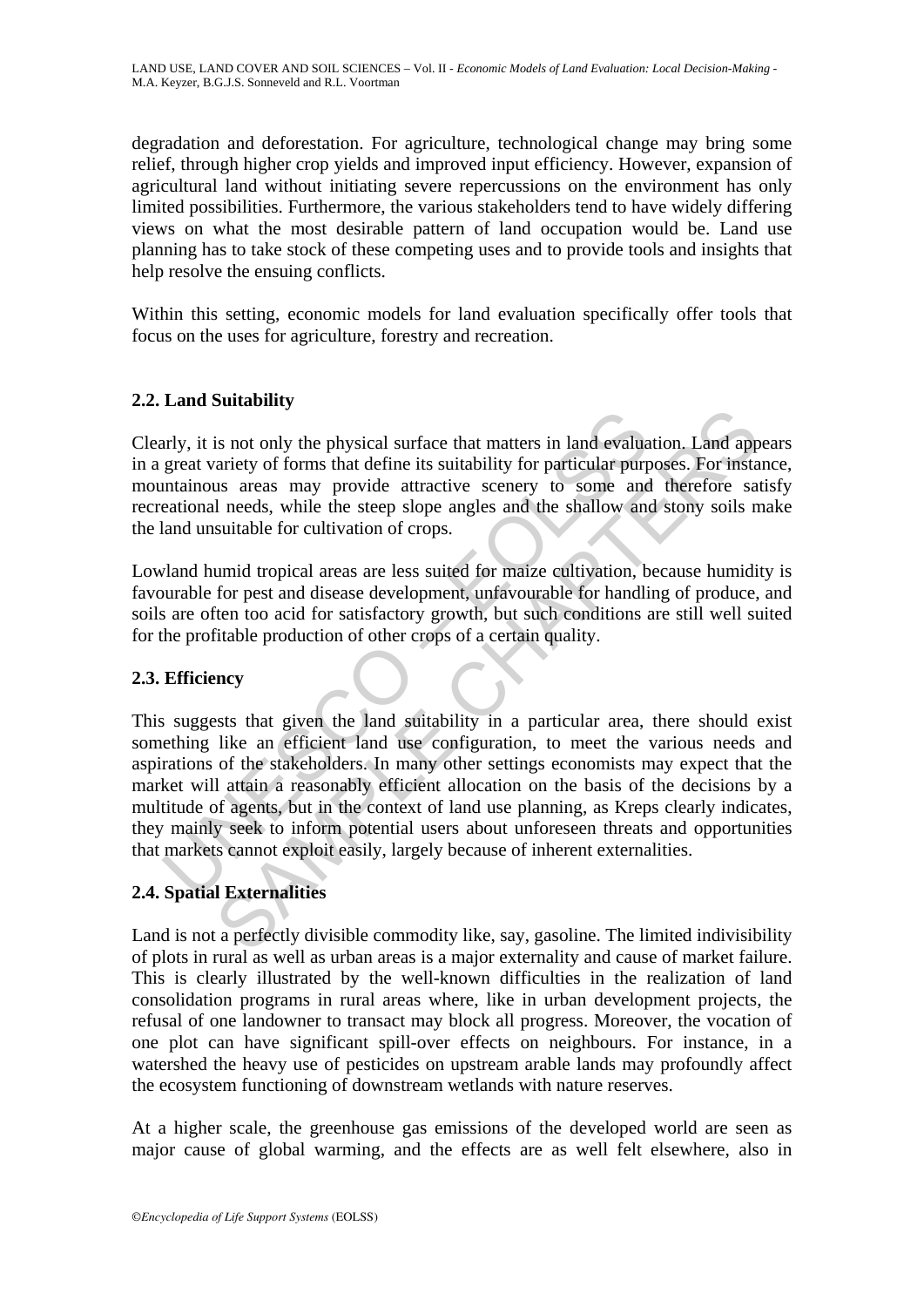developing countries. External effects are not always harmful. Agglomeration effects may enable neighbours to reap the gains from common amenities with high fixed costs. This is for instance the case for sugar factories that have to remain in the close proximity of sugarcane or sugar beet land, but applies more generally to most of the facilities of towns and villages the rural areas depend on, as is illustrated in the work of Schmitz and Nadvi (1999).

## **2.5. Dynamic Externalities**

Dynamic externalities may also be important and call for public intervention. Land development programs for irrigation schemes, electrification programs, or transportation infrastructure tend to be lumpy and often require investments beyond the reach of private agents. Furthermore, as can be seen from the work of Toman et al. (1995), land degradation has irreversible consequences over a time horizon that exceeds the foresight of capital markets by far.

At local scale, soil erosion is a typical form of a dynamic externality. At global scale, the emission of greenhouse gasses changes the rainfall pattern and may significantly affect the land suitability in a way that markets cannot account for. Finally, land evaluation often considers the introduction of technologies, say, crop varieties, that are new to the farmers in the area and whose productivity can therefore not be anticipated by them.

## **2.6. Objectives**

radation has irreversible consequences over a time horizon that ex<br>apital markets by far.<br>cocal scale, soil erosion is a typical form of a dynamic externality<br>emission of greenhouse gasses changes the rainfall pattern and<br> In has irreversible consequences over a time horizon that exceeds the forest<br>ankets by far.<br>ale, soil erosion is a typical form of a dynamic externality. At global so<br>m of greenhouse gasses changes the rainfall pattern and In land evaluation as in many other fields, economic models derive their mission from the externalities at hand, because there would be no need for planners to step in if private agents and markets could efficiently manage the situation by themselves. Designing the patterns of land use and the supporting policies that can account for these externalities, while giving due consideration to the needs, aspirations and attitudes of different stakeholders essentially is what the economist's contribution to land evaluation could be.

#### **3. Model Construction**

#### **3.1. Simplifying Assumptions**

External effects justify the construction and use of economic models, but they are also the source of complications that make it especially difficult to define efficient strategies. The basic approach in constructing economic models of land evaluation relies on a set of simplifying assumptions that keep it tractable and amenable to empirical investigation.

The first group of assumptions relates to the treatment of discrete choice. For example, the optimal assignment of given parcels to users and vocations which, as discussed by Drezner (1995), creates an extremely large number of competing configurations, the combinations of which soon become so complex that even the fastest computers cannot deal with all possibilities before selecting the efficient ones.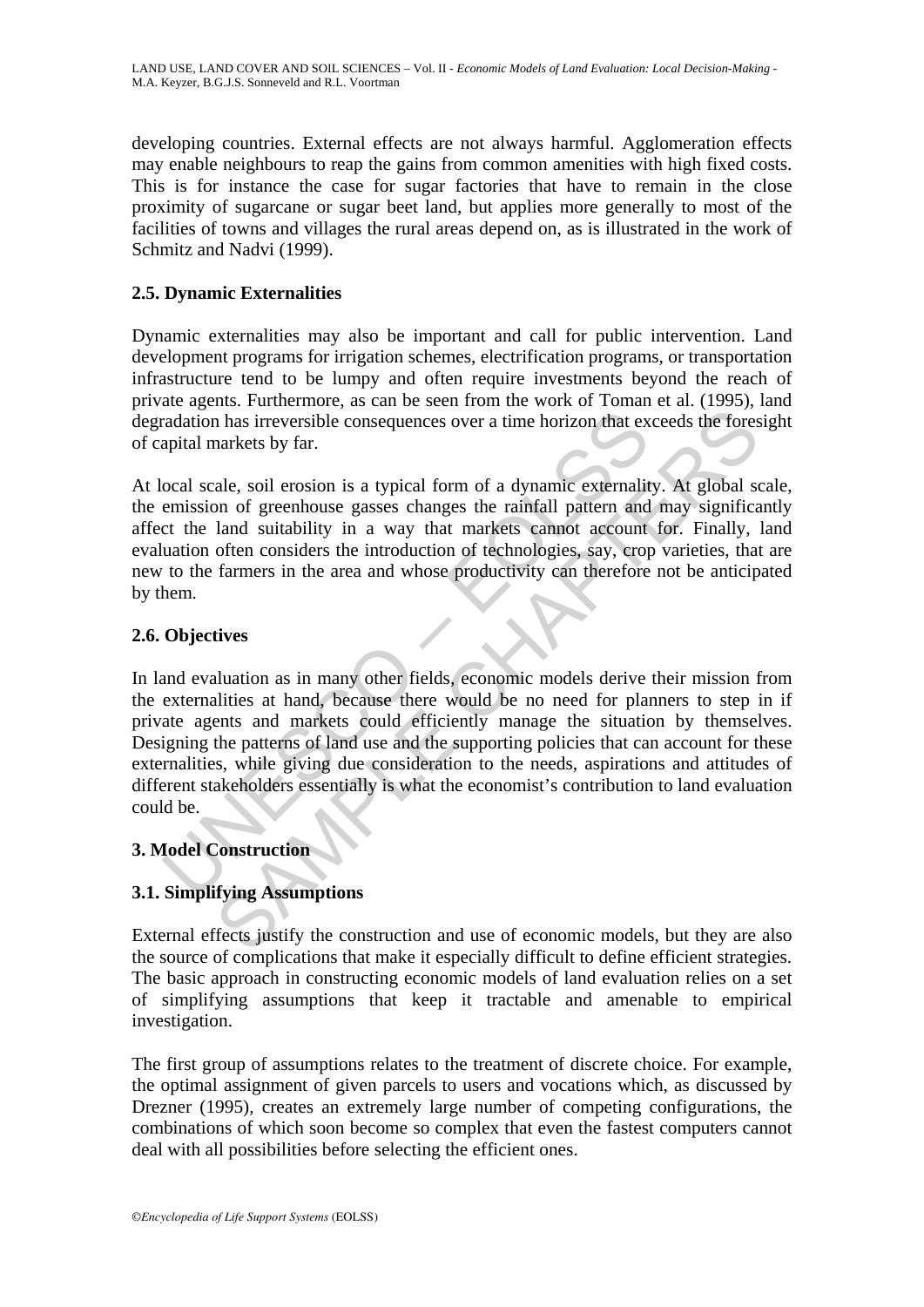Also, in situations with discrete choice, the statistical estimation and validation of various combinations becomes very difficult, because most are unobserved in reality. Land use studies generally circumvent this difficulty by restricting the analysis to formulations where discrete choices are made at the level of the grid point. Consequently, the boundaries between zones may shift continuously, and land use changes become smooth at the level of the larger unit.

A second group of simplifying assumptions relates to modularity. Climatic conditions and hydrological flows typically exhibit complex spatial patterns that vary cyclically across seasons. As long as these phenomena are considered to be determined by nature, without any human interference, they can be dealt with in a hierarchical way. They only determine the parameters of economic decisions at every location, without need for the model builder to worry about the mathematical complexity of the biophysical and hydrological models such as non-convexity, discontinuity and randomness.

The models also assume that outside the hydrological component – which remains tractable because it operates recursively in space and time − spatial interactions do not play a central role.

rological models such as non-convexity, discontinuity and random<br>models also assume that outside the hydrological component<br>table because it operates recursively in space and time – spatial<br>a central role.<br>s makes it possi and models such as non-convexity, discontinuity and randomness.<br>
Is also assume that outside the hydrological component – which remeates recursively in space and time – spatial interactions do<br>
recause it operates recursiv This makes it possible to follow a static, geographic approach that assesses the conditions at every land unit, and essentially only needs to link the natural conditions on that unit to the decisions of the individuals living there. Spatial interactions are then seen as resulting, say, from the supply and demand after summation over a large number of land units at regional level but not from non-recursive interactions in groundwater flows between adjacent farms.

However, once dynamic feedback effects or spatial interactions are being allowed for, say, to reflect environmental degradation, all the externalities have to be represented explicitly within the decision models if the economic agents in the model are to anticipate the effect of their actions on the properties of the land, and an efficient solution is to be obtained.

This means that these biophysical and hydrological models have to appear as constraints of economic decisions rather than being kept in separate sub-modules, but this is problematic because of their mathematical structure.

To avoid these difficulties, modellers of land use proceed in two ways. Either they maintain the anticipation of effects and only represent dynamic feedbacks and spatial interactions through variations in the given natural conditions under different scenarios, or they drop anticipation and assume that the agents fail to anticipate the effects of their actions on the environment.

One reason for dropping the anticipation may be that individual agents choose to free ride on the environment, because the effect of their own actions is negligible compared to that of others. Yet, while these approaches may help understanding of the mechanisms at play in human-ecological interactions, they will not lead to any recommendations on the efficient use of natural resources.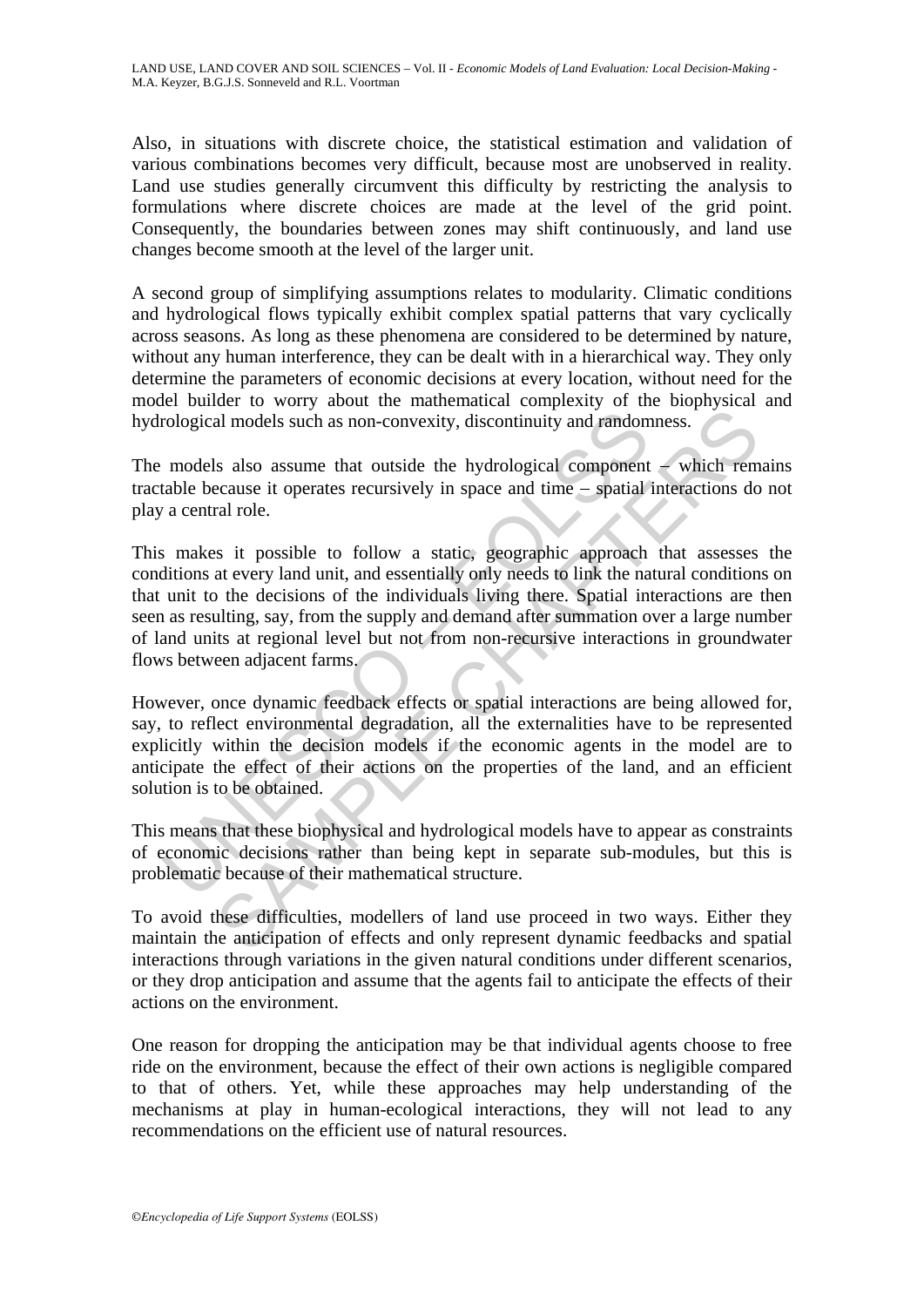- -

-

# TO ACCESS ALL THE **17 PAGES** OF THIS CHAPTER, Visit[: http://www.eolss.net/Eolss-sampleAllChapter.aspx](https://www.eolss.net/ebooklib/sc_cart.aspx?File=E1-05-02-08)

#### **Bibliography**

Albersen, P.J., G. Fischer, M.A. Keyzer and L. Sun (2002) 'Towards estimating agricultural production relations for China'. In: Ligang Song, (Ed.), *Dilemmas of China's growth in the twenty-first century*, pp. 135-175. Canberra: Asia Pacific Press.

Alexandratos, N. (2000). *Agriculture towards 2015/30*. Technical interim report. Food and Agriculture Organization, Rome. [A standard document on world food policy in the next 20 years].

Battese, G.E. and S.S. Broca (1997). *Functional forms of stochastic frontier production functions and models for technical inefficiency effects: A comparative study for wheat farmers in Pakistan.* Journal of Productivity Analysis, 8: 395-414. [A critical assessment on model application].

Berentsen, P.B.M., G.W.J. Giesen and J.A. Renkema (2000). *Introduction of seasonal and spatial specification to grass production and grassland use in a dairy farm model.* Grass and Forage Science, 55: 125-137. [A recent example of a spatially explicit farm model].

rsen, P.J., G. Fischer, M.A. Keyzer and L. Sun (2002) Towards estimaning<br>tons for China'. In: Ligang Song, (Ed.), *Dilemmas of China's growth in the ti*<br>175. Canberra: Asia Pacific Press.<br>andratos, N. (2000). Agriculture t Bockstael, N. and K. Bell (1997). *Land use patterns and water quality: The effect of differential land management controls*. In: R. Just and S. Netanyahu (eds), International Water and Resource Economics Consortium, Conflict and Cooperation on Transboundary Water Resources. Dordrecht, Kluwer Editors. [A statistical approach to estimate the value of land parcels, used in he Patuxent watershed model].

Boote, K.J., J.W. Jones and N.B. Pickering (1996). *Potential uses and limitations of crop models.* Agronomy Journal, 88(5): 704-716. [A critical assessment on the use of crop growth models].

Bouman, B.A.M., H. van Keulen and R. Rabbinge (1996). *The 'School of de Wit' crop growth simulation models: a pedigree and historical overview.* Agricultural Systems, 52: 171-198. [An overview and assessment of crop growth simulation models].

Briassoulis, H. (1999). *Analysis of land use change: Theoretical and modeling approaches.* Regional Research Institute, WVU. [Comprehensive textbook on methodologies in land use change analysis].

1, G. Frischer, M.A. Reyzer and L. San (2002<sup>-1</sup> Towards estimating agreatitural productions).<br>China'. In: Ligang Song, (Ed.), *Dilemmas of China's growth* in the twenty-first century<br>berra: Asia Pacific Press.<br>
N. (2000) Briere, B. de la (2001). *Imperfect food markets and household adoption of soil conservation practices in the Dominican Republic highlands: Household probit and duration models.* In: N. Heerink, H. van Keulen and M. Kuipers (eds), Economic policy reforms and sustainable land use in LDCs. Physica Verlag, pp. 93- 114. [Household model for land degradation analysis].

Cressie, N.A.C. (1993). *Statistics for spatial data.* Revised Edition. New York: John Wiley. [An overview of statistical methods that explicitly account for the spatial nature of data].

Davidson R. and J.G. MacKinnon (1993). *Estimation and inference in econometrics*. New York: Oxford University Press. [Handbook for econometrics].

De Janvry, A., E. Sadoulet, M. Fafchamps and M. Raki (1992). *Structural adjustment and the peasantry in Morocco: a computable household model.* European Review of Agricultural Economics, 19: 472-453. [Household model for a land evaluation exercise].

De Wit, C.T., H. van Keulen, N. Seligman and I. Spharim (1988). *Application of interactive multiple goal programming techniques for analysis and planning of regional agricultural development.* Agricultural Systems, 26: 211-230. [Application of a multiple goal program including agricultural and land resource specifications].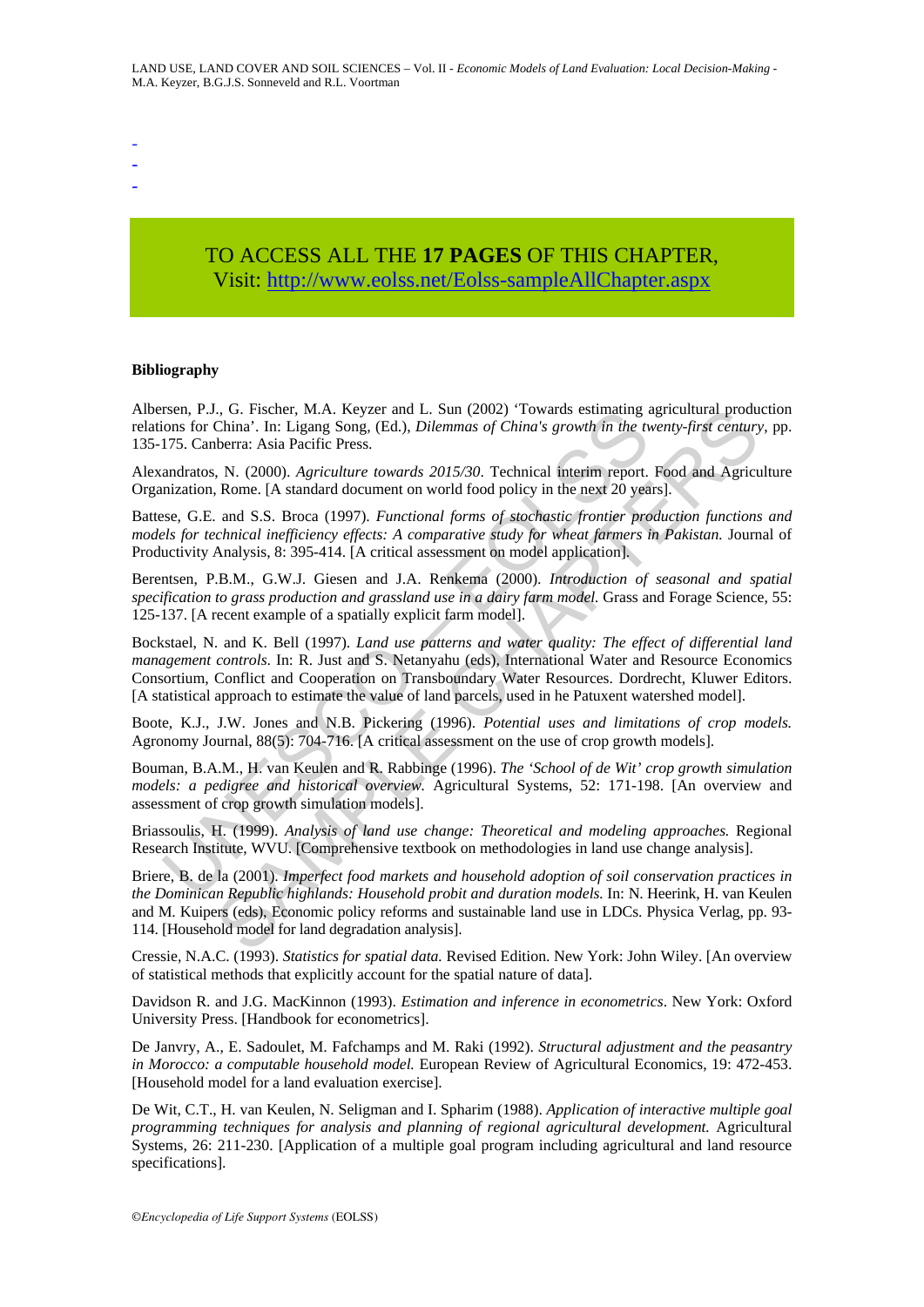Drezner, Z. (ed.) (1995). *Facility location analysis: a survey of applications and methods.* New York: Springer. [Handbook on location analysis].

Engelen, G., R. White, I. Uljee and P. Drazan (1995). *Using cellular automata for integrated modeling of socio-environmental systems*. Environmental Monitoring and Assessment, 34: 203-214. [Methodology and description of the MODULUS model].

Falloon, P.D., J.U. Smith and P. Smith (1999). *A Review of decision support systems for fertiliser application and manure management.* Acta Agronomica Hungarica, 47: 227-236. [An extensive overview of fertilizer models].

Fischer, G., Y. Ermoliev, M.A. Keyzer and C. Rosenzweig (1996). *Simulating the socio-economic and biogeophysical driving forces of land-use and land-cover change*. WP-96-010. Laxenburg: IIASA. [Description of LUCC-China project].

Greene, W.H. (1993). *Econometric analysis. Second edition*. New York: Macmillan. [Handbook on econometrics].

Heady, E.O. and J. L. Dillon. (1961). *Agricultural production functions*. Ames, IA: Iowa State University Press. [An early overview of economic production function analysis].

Howard, D.M., P.J.A. Howard and D.C. Howard(1995). *A Markov model projection of soil organic carbon stores following land use changes.* Journal of Environmental Management, 54(3): 287-302. [Example of a Markov model considering land use change].

Kitamura, R., C. Chen and R.M. Pendyala (1997). *Generation of synthetic daily activity patterns.* Transportation Research Record, 1607: 154-162. [Modelling of land use changes with discrete statistical models].

Kreps, D.M. (1990). *A course in microeconomic theory.* New York, Harvester Wheatsheaf. [Economics Handbook].

Lein, J.K. (1989). *The assessment of land use/land cover impacts on local climate*. Journal of Environmental Management, 28: 157-174. [Markov analysis of land use changes and their impact on local climate].

Logsdon, M.G., E.J. Bell and F.V. Westerlund (1996). *Probability mapping of land use change: A GIS interface for visualizing transition probabilities.* Computers, Environment and Urban Systems, 20: 389- 398. [Markov analysis of land use change combined with GIS].

Macadam, R., I. Britton, D. Russel, W. Potts, B. Baillie and A. Shaw (1990). *The use of soft systems methodology to improve the adoption by Australian cotton growers of the Siratec computer based crop management system.* Agricultural Systems*.* 34: 1-14. [Describes the SIRATEC model].

ly, E.O. and J. L. Dillon. (1961). Agricultural production functions. Ames, IA:<br>
I. [An early overview of economic production function analysis].<br>
ard, D.M., P.J.A. Howard and D.C. Howard(1995). *A Markov model projon*<br>
on and J. L. Dillon. (1961). Agricultural production functions. Ames, IA: Iowa State Univerly overview of economic production function analysis].<br>
S. p.J.A. Howard and D.C. Howard 1995). A Markov model projection of soil ory<br> Matthews, R., W. Stephens, T. Hess, T. Mason and A. Graves (2000). *Applications of crop/soil simulation models in developing countries*. Institute of Water and Environment, Silsoe, Bedfordshire, UK, Cranfield University. [A comprehensive assessment of the use of models for decision support in developing countries].

McIntyre, S. (1994). *Integrating agricultural land use and management for conservation of native flora in a variegated landscape*. Pacific Conservation Biology, 1: 236-244. [Planning of multiple uses of land].

McKinion, J.M., D.N. Baker, F.D. Whistler and J.R. Lambert (1989). *Application of GOSSYM/COMAX system to cotton crop management.* Agricultural Systems, 31: 55-65. [Description of the GOSSYM/COMAX model].

Metherall, A.K., B.S. Thorrold, S.J.R. Woodward, D.G. McCall, P.R. Marshall, J.D. Morton, K.L. Johns and M. Baker (1997). *A decision support model for fertiliser recommendations for grazed pasture.* Proceedings of the New Zealand Grassland Association, Mangere, Auckland, New Zealand, pp. 137-140. [Farm level model considering fertilizers other than N].

Morita, H., S. Hoshino, M. Kagatsume and K. Mizuno (1997). *An application of the land use change model for the Japan case study area.* Interim Report IR-97-065. Laxenburg, Austria: International Institute for Applied Systems Analysis. [Multinomial logit model to assess changes in land use].

Nielsen, D.R., O. Wendroth and F.J. Pierce (1999). *Emerging concepts for solving the enigma of*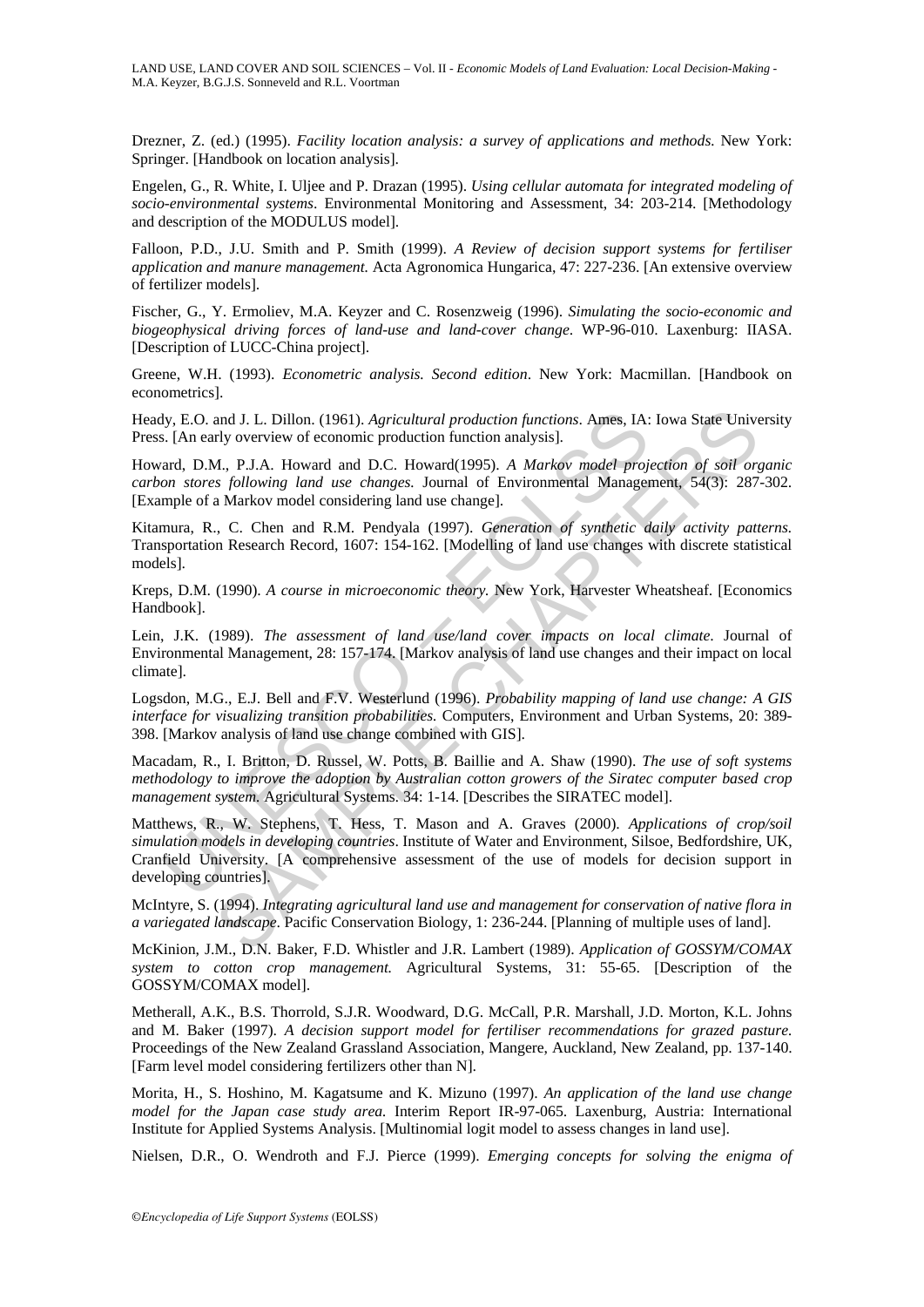*precision farming research.* In: P.C. Robert, R.H. Rust and W.E. Larson (eds), Precision Agriculture, Proceedings of the IV International Conference on precision agriculture, St Paul, Minnesota, pp. 303-318. [A state of the art assessment of precision agriculture].

Pant, K.P. and V.K. Pandey (1999). *Minimising environmental problems in hill agriculture of Nepal through multi-objective farm planning*. Indian Journal of Agricultural Economics, 54: 79-92. [Maximizing farm income while minimising erosion].

Plachter, H. and A. Werner (1998). *Integrating methods for strategic models and environmental quality standards for nature protective agriculture*. Zeitschrift fuer Kulturtechnik und Landentwicklung, 39: 121- 129. [Multifunctionality of the rural landscape].

Rabbinge, R. and N. Carter (1984). *Monitoring and forecasting of cereal aphids in the Netherlands: A subsystem of EPIPRE.* In: G.R. Conway (ed.) Pest and pathogen control: Strategic, tactical and policy models. J. Wiley and I.I.A.S.A., 242-253. [Describes parts of the EPIPRE pest model].

Schmitz, H. and K. Nadvi (1999). *Clustering and industrialisation: Introduction*. World Development, 27: 1503-1514. [Study on agglomeration effects].

Sinclair, T.A. and N.G. Seligman (1996). *Crop modelling: From infancy to maturity*. Agronomy Journal*,*  88: 698-703. [An overview and assessment of crop models].

Sonneveld, B.G.J.S. and M.A. Keyzer (2003) 'Land under pressure: soil conservation concerns and opportunities for Ethiopia'. *Land Degradation & Development* 14, 5-23.

Tijms, H.C. (1990). *Stochastic modelling and analysis: A computational approach*. Chichester: J.Wiley. [Transition via Markov chains describing transition fractions].

Toman, M.A., J. Pezzey and J. Krautkraemer (1995). *Neoclassical economic growth and "sustainability".* In: D.W. Bromley (ed.), Handbook of Environmental Economics, pp. 139-165. Oxford: Blackwell. [Handbook of Environmental Economics].

503-1514. [Study on agglomeration effects].<br>
air, T.A. and N.G. Seligman (1996). *Crop modelling: From infancy to matteri*<br>
by 8703. [An overview and assessment of crop models].<br>
bevelog, B.A. I.S. and M.A. Keyzer (2003) ' 4. [Study on agglomeration effects].<br>
a. an N.G. Selignan (1996). Crop modelling: From infancy to maturity. Agronomy Jot (An overview and assessment of crop models].<br>
1. An overview and assessment of crop models].<br>
3.G.J.S Trewin, R., K. Menz and P. Grist (1998). *Estimates of local and economy-wide costs and benefits of land uses in the Indonesian uplands through linked biological and economic models.* ACIAR Indonesia Research Project Working Paper, CIES, University of Adelaide. [Programming model is used to achieve an acceptable income when applying soil conservation measures (saddle-points)].

Wosley, L.A. (1988). *Integer programming.* New York: Wiley. [Discrete techniques of integer programming].

#### **Web sites**

http://dino.wiz.uni-kassel.de [different models that are applied at farm level].

http://www.agralin.nl/camase [overview of modelling techniques in agricultural sciences].

#### **Biographical Sketches**

**Michiel A. Keyzer** is a professor of mathematical economics and Director of the Centre for World Food Studies of the Vrije Universiteit (SOW-VU), Amsterdam, The Netherlands. Professor Keyzer's main activities are in research and research co-ordination in the areas of mathematical economics and economic model building. He has led studies on development planning in Bangladesh, Indonesia, Nigeria, West Africa and The Lebanon, on reform of the Common Agricultural Policy, and on farm restructuring and land tenure in reforming socialist economies for IFAD and the World Bank.

Publications are in the field of general equilibrium modelling (with Ginsburgh, 1997; MIT press), applied mathematical and statistical techniques and the environment. Mr. Keyzer also contributed to several scientific reports of the Land-Use and Land-Cover Change Project in collaboration with IIASA.

**Ben G.J.S. Sonneveld** is an agronomist/soil scientist and a senior researcher at the Centre for World Food Studies of the Vrije Universiteit (SOW-VU), Amsterdam, The Netherlands. Mr. Sonneveld's major publications are on land degradation assessment with limited data combining statistical techniques with process knowledge and expert judgements. Before joining the SOW-VU he worked six years in field projects of the FAO and the ILRI. Current project activities concern agricultural productivity assessments